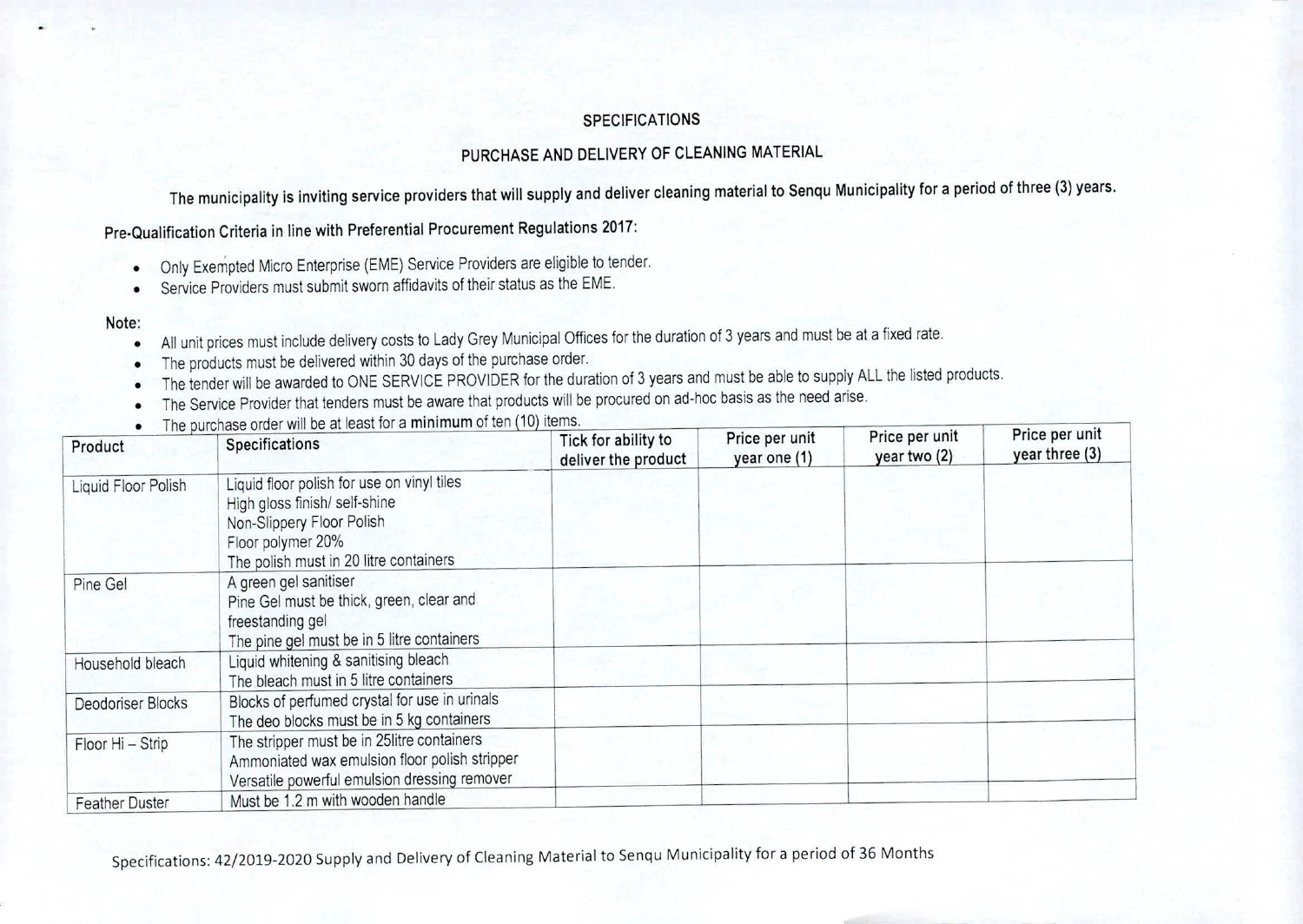| Floor polishing Pads                            | Size: 425mm<br>Packaged: 5pc/pack<br>Colour: Red, Black and Green                                                                                                   |  |  |
|-------------------------------------------------|---------------------------------------------------------------------------------------------------------------------------------------------------------------------|--|--|
| 2 Ply soft toilet paper<br>Roll with 350 sheets | Packed in 24's                                                                                                                                                      |  |  |
| Cream Ammonia                                   | Fresh with micro particles tough cleaning<br>Must be in 750ml containers                                                                                            |  |  |
| Dish wash Liquid                                | Lemon-must be in 750ml containers                                                                                                                                   |  |  |
| Multi surface Dust<br>Trap                      | surfaces including:<br>•Metal, •Wood, •Glass, •Melamine Surfaces<br>Lavender, Potpourri, Lemon in pressurized aerosol<br>containers and must be in 275ml containers |  |  |
| Air Freshener                                   | Odour control<br>Quick dry, liquid air freshener in pressurized<br>aerosol containers and must be in 225ml<br>containers                                            |  |  |
| Hand-soap sachet<br>Soft Care                   | 800ml dispenser                                                                                                                                                     |  |  |
| Jinosel                                         | Must be in 25litres                                                                                                                                                 |  |  |
| Paper Towel                                     | Paper width: 205mm<br>1 ply paper<br>Roll length: 150 metres<br>6 rolls in a pack<br>For use in Pull & Tear in paper dispensers                                     |  |  |
| Steel wool                                      | Industrial Grade with 0 grit and 16PK packed in<br>24's in a bag.                                                                                                   |  |  |
| Pot scrapper balls                              | Wire-mesh stainless steel cleaning balls packed in<br>24's in a bag                                                                                                 |  |  |
| Kettle cleaner                                  | 120g de-scaler and kettle humidifier box                                                                                                                            |  |  |
| <b>Washing Powder</b>                           | $2$ kg                                                                                                                                                              |  |  |
| Toilet cleaner                                  | Must be in 750 ml containers that are able to<br>get under toilet bowl rim                                                                                          |  |  |
| Drain cleaner                                   | Must be in containers 1L<br>Suitable for drain pipes and grease traps                                                                                               |  |  |
| Insect killer                                   | Must be in 750 ml pressurized aerosol containers                                                                                                                    |  |  |

Specifications: 42/2019-2020 Supply and Delivery of Cleaning Material to Senqu Municipality for a period of 36 Months